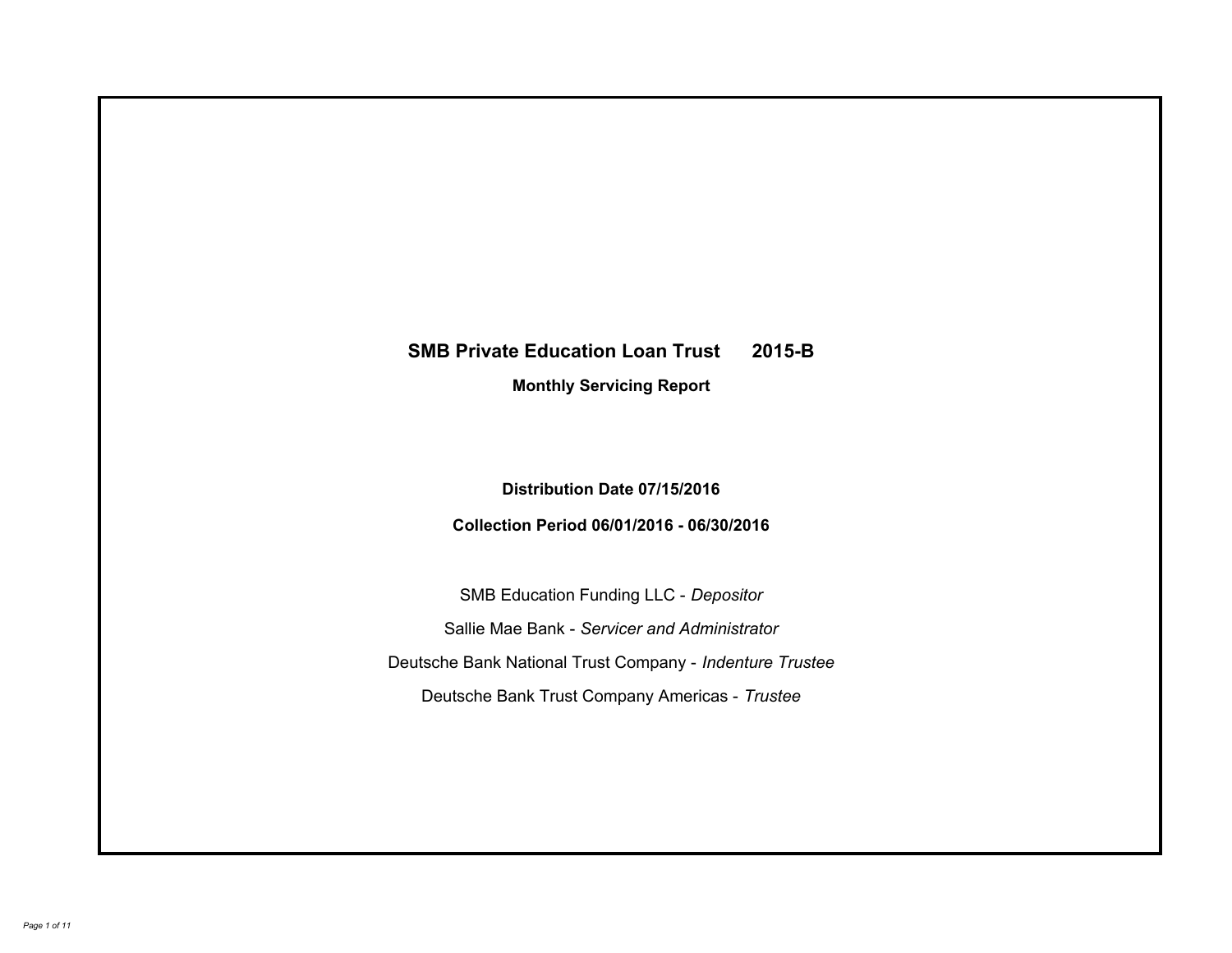A

| A | <b>Student Loan Portfolio Characteristics</b> |                                                 | <b>Settlement Date</b><br>07/30/2015 | 05/31/2016            | 06/30/2016            |
|---|-----------------------------------------------|-------------------------------------------------|--------------------------------------|-----------------------|-----------------------|
|   | <b>Principal Balance</b>                      |                                                 | \$700,964,388.29                     | \$658,475,892.66      | \$654,254,419.05      |
|   | Interest to be Capitalized Balance            |                                                 | 42,430,107.89                        | 45,567,308.23         | 45,065,607.84         |
|   | Pool Balance                                  |                                                 | \$743,394,496.18                     | \$704,043,200.89      | \$699,320,026.89      |
|   | Weighted Average Coupon (WAC)                 |                                                 |                                      |                       |                       |
|   |                                               | WAC1 (Contractual Interest Rate on the Loan)    | 8.20%                                | 8.39%                 | 8.38%                 |
|   |                                               | WAC2 (Average of Applicable Interest Rate)      | 8.18%                                | 8.37%                 | 8.35%                 |
|   |                                               | WAC3 (Average of Actual Interest Rate)          | 8.13%                                | 8.30%                 | 8.29%                 |
|   | Weighted Average Remaining Term               |                                                 | 128.84                               | 124.05                | 123.47                |
|   | Number of Loans                               |                                                 | 63,899                               | 60,579                | 60,189                |
|   | Number of Borrowers<br>Pool Factor            |                                                 | 43,918                               | 40,792<br>0.947065393 | 40,555<br>0.940711870 |
|   |                                               | Since Issued Total Constant Prepayment Rate (1) |                                      | 5.28%                 | 5.33%                 |
|   |                                               |                                                 |                                      |                       |                       |
| B | <b>Debt Securities</b>                        | <b>Cusip/Isin</b>                               | 06/15/2016                           |                       | 07/15/2016            |
|   | A <sub>1</sub>                                | 78448QAA6                                       | \$150,059,482.61                     |                       | \$143,127,600.98      |
|   | A <sub>2</sub> A                              | 78448QAB4                                       | \$192,000,000.00                     |                       | \$192,000,000.00      |
|   | A2B                                           | 78448QAC2                                       | \$90,000,000.00                      |                       | \$90,000,000.00       |
|   | A <sub>3</sub>                                | 78448QAD0                                       | \$75,000,000.00                      |                       | \$75,000,000.00       |
|   | B                                             | 78448QAE8                                       | \$70,000,000.00                      |                       | \$70,000,000.00       |
|   | $\mathsf{C}$                                  | 78448QAF5                                       | \$50,000,000.00                      |                       | \$50,000,000.00       |
|   |                                               |                                                 |                                      |                       |                       |
| C | <b>Certificates</b>                           | Cusip/Isin                                      | 06/15/2016                           |                       | 07/15/2016            |
|   | Residual                                      | 78448Q108                                       | \$100,000.00                         |                       | \$100,000.00          |
|   |                                               |                                                 |                                      |                       |                       |
| D | <b>Account Balances</b>                       |                                                 | 06/15/2016                           |                       | 07/15/2016            |
|   | Reserve Account Balance                       |                                                 | \$1,896,081.00                       |                       | \$1,896,081.00        |
|   |                                               |                                                 |                                      |                       |                       |
| F | <b>Asset / Liability</b>                      |                                                 | 06/15/2016                           |                       | 07/15/2016            |
|   | Overcollateralization Percentage              |                                                 | 10.93%                               |                       | 11.32%                |
|   | Specified Overcollateralization Amount        |                                                 | \$211,212,960.27                     |                       | \$209,796,008.07      |
|   | Actual Overcollateralization Amount           |                                                 | \$76,983,718.28                      |                       | \$79,192,425.91       |

(1) Since Issued Total CPR calculations found in monthly servicing reports issued on or prior to September 15, 2015 originally included loans that were removed from the pool by the sponsor because they became ineligible for the pool between the cut-off date and settlement date. On October 5, 2015, Since Issued Total CPR calculations were revised to exclude these loans and all prior monthly servicing reports were restated. For additional information, see 'Since Issued CPR Methodology' found on page 11 of this report.

C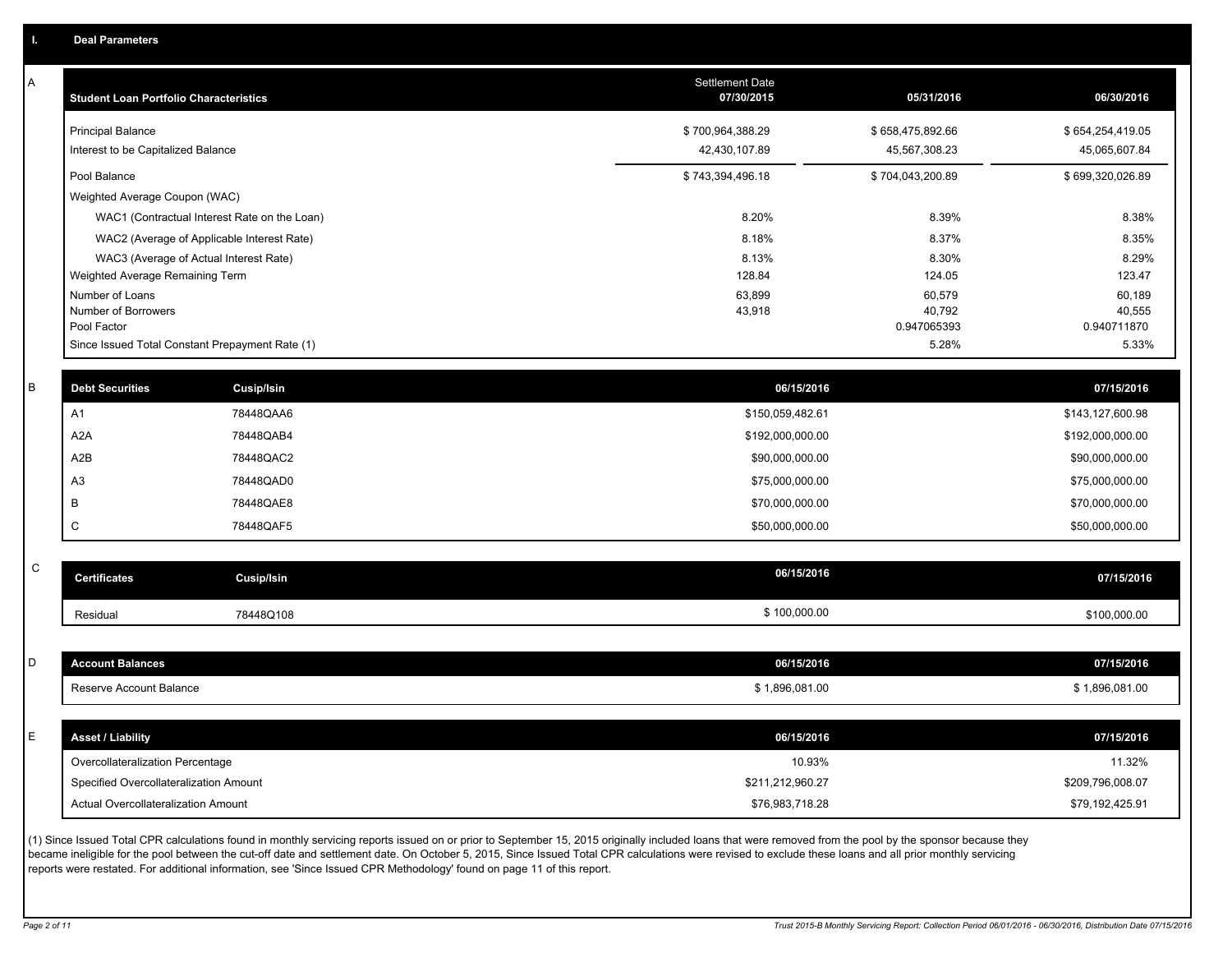### **II. 2015-B Trust Activity 06/01/2016 through 06/30/2016**

| Α | <b>Student Loan Principal Receipts</b>                           |                |  |
|---|------------------------------------------------------------------|----------------|--|
|   | <b>Borrower Principal</b>                                        | 6,070,028.85   |  |
|   | <b>Consolidation Activity Principal</b>                          | 0.00           |  |
|   | Seller Principal Reimbursement                                   | 0.00           |  |
|   | Servicer Principal Reimbursement                                 | 0.00           |  |
|   | Delinquent Principal Purchases by Servicer                       | 0.00           |  |
|   | <b>Other Principal Deposits</b>                                  | 0.00           |  |
|   | <b>Total Principal Receipts</b>                                  | \$6,070,028.85 |  |
| В | <b>Student Loan Interest Receipts</b>                            |                |  |
|   | <b>Borrower Interest</b>                                         | 2,564,077.28   |  |
|   | <b>Consolidation Activity Interest</b>                           | 0.00           |  |
|   | Seller Interest Reimbursement                                    | 0.00           |  |
|   | Servicer Interest Reimbursement                                  | 0.00           |  |
|   | Delinquent Interest Purchases by Servicer                        | 0.00           |  |
|   | Other Interest Deposits                                          | 0.00           |  |
|   | <b>Total Interest Receipts</b>                                   | \$2,564,077.28 |  |
| C | <b>Recoveries on Realized Losses</b>                             | \$14,429.32    |  |
| D | <b>Investment Income</b>                                         | \$2,511.74     |  |
| Ε | <b>Funds Borrowed from Next Collection Period</b>                | \$0.00         |  |
| F | <b>Funds Repaid from Prior Collection Period</b>                 | \$0.00         |  |
| G | Loan Sale or Purchase Proceeds                                   | \$0.00         |  |
| H | Initial Deposits to Distribution Account                         | \$0.00         |  |
|   | <b>Excess Transferred from Other Accounts</b>                    | \$0.00         |  |
| J | <b>Borrower Benefit Reimbursements</b>                           | \$0.00         |  |
| Κ | <b>Other Deposits</b>                                            | \$0.00         |  |
| L | <b>Other Fees Collected</b>                                      | \$0.00         |  |
| М | <b>AVAILABLE FUNDS</b>                                           | \$8,651,047.19 |  |
| N | Non-Cash Principal Activity During Collection Period             | \$1,848,555.24 |  |
| O | Aggregate Purchased Amounts by the Depositor, Servicer or Seller | \$0.00         |  |
| P | Aggregate Loan Substitutions                                     | \$0.00         |  |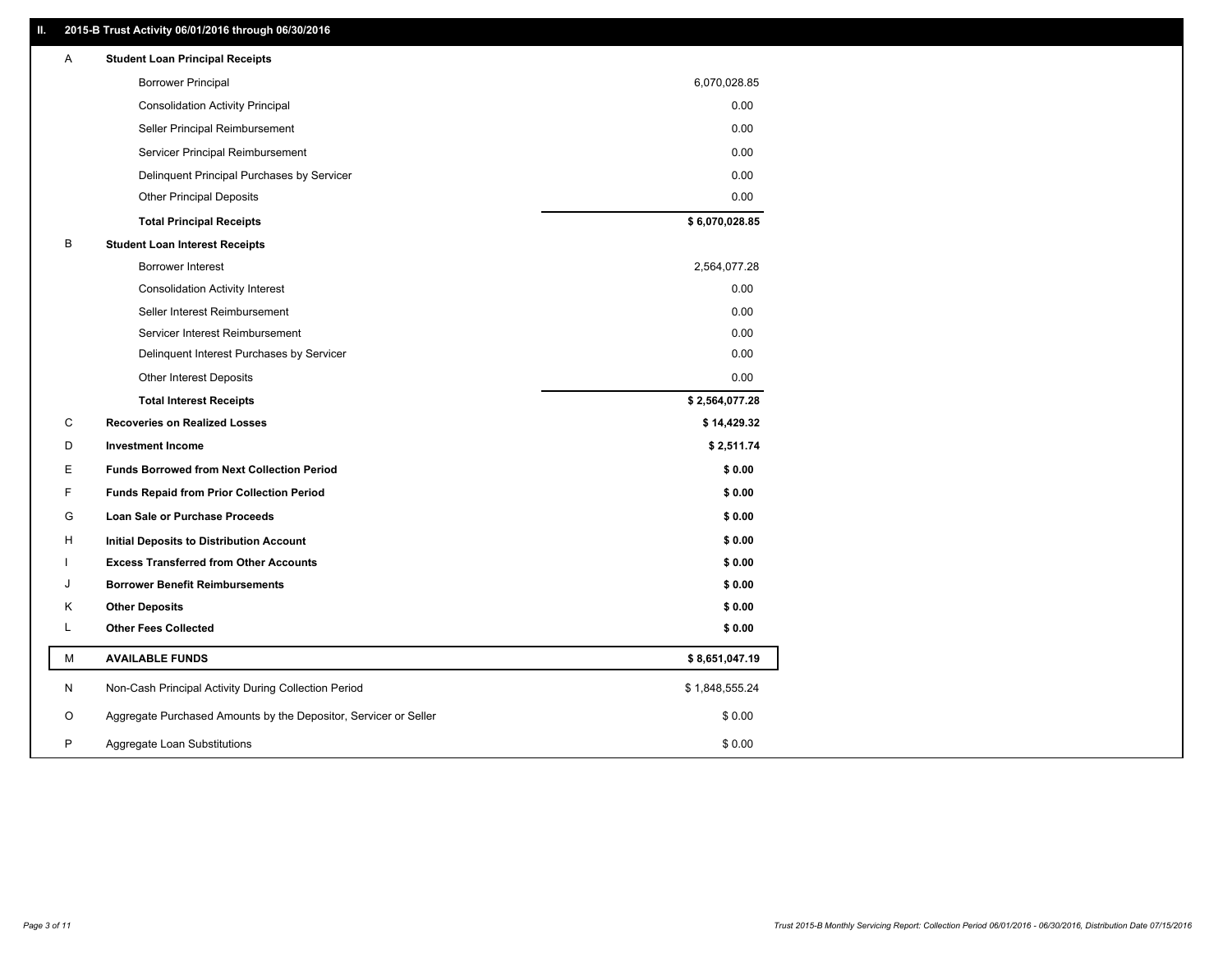|                   |                       |                          |         |                  | <b>Loans by Repayment Status</b> |                            |                          |         |                  |                |                            |
|-------------------|-----------------------|--------------------------|---------|------------------|----------------------------------|----------------------------|--------------------------|---------|------------------|----------------|----------------------------|
|                   |                       |                          |         | 06/30/2016       |                                  |                            |                          |         | 05/31/2016       |                |                            |
|                   |                       | <b>Wtd Avg</b><br>Coupon | # Loans | Principal        | % of Principal                   | % of Loans in<br>Repay (1) | <b>Wtd Avg</b><br>Coupon | # Loans | Principal        | % of Principal | % of Loans in<br>Repay (1) |
| INTERIM:          | IN SCHOOL             | 9.10%                    | 8,994   | \$97,703,682.43  | 14.934%                          | $-$ %                      | 9.05%                    | 10,705  | \$116,651,918.08 | 17.715%        | $-$ %                      |
|                   | GRACE                 | 8.86%                    | 4,806   | \$50,841,939.84  | 7.771%                           | $-$ %                      | 8.88%                    | 3,817   | \$38,952,937.75  | 5.916%         | $-$ %                      |
|                   | <b>DEFERMENT</b>      | 8.95%                    | 1,968   | \$19,894,863.00  | 3.041%                           | $-$ %                      | 8.90%                    | 1,998   | \$19,906,889.04  | 3.023%         | $-$ %                      |
| <b>REPAYMENT:</b> | <b>CURRENT</b>        | 7.96%                    | 42,112  | \$455,235,244.65 | 69.581%                          | 93.706%                    | 7.97%                    | 41,653  | \$451,133,764.59 | 68.512%        | 93.409%                    |
|                   | 31-60 DAYS DELINQUENT | 8.76%                    | 533     | \$6,837,890.76   | 1.045%                           | 1.408%                     | 9.05%                    | 618     | \$7,251,506.39   | 1.101%         | 1.501%                     |
|                   | 61-90 DAYS DELINQUENT | 9.02%                    | 340     | \$4,185,911.83   | 0.640%                           | 0.862%                     | 8.99%                    | 301     | \$4,202,907.24   | 0.638%         | 0.870%                     |
|                   | > 90 DAYS DELINQUENT  | 9.11%                    | 96      | \$1,219,180.34   | 0.186%                           | 0.251%                     | 9.27%                    | 150     | \$1,841,598.91   | 0.280%         | 0.381%                     |
|                   | FORBEARANCE           | 8.30%                    | 1,340   | \$18,335,706.20  | 2.803%                           | 3.774%                     | 8.18%                    | 1,337   | \$18,534,370.66  | 2.815%         | 3.838%                     |
| <b>TOTAL</b>      |                       |                          | 60,189  | \$654,254,419.05 | 100.00%                          | 100.00%                    |                          | 60,579  | \$658,475,892.66 | 100.00%        | 100.00%                    |

Percentages may not total 100% due to rounding  $^\star$ 

1 Loans classified in "Repayment" include any loan for which interim interest only, \$25 fixed payments or full principal and interest payments are due.

|                                                                                 |                                                |                          |         |                  | <b>Loans by Borrower Status</b> |                                |                          |         |                  |                |                                |
|---------------------------------------------------------------------------------|------------------------------------------------|--------------------------|---------|------------------|---------------------------------|--------------------------------|--------------------------|---------|------------------|----------------|--------------------------------|
|                                                                                 |                                                |                          |         | 06/30/2016       |                                 |                                |                          |         | 05/31/2016       |                |                                |
|                                                                                 |                                                | <b>Wtd Avg</b><br>Coupon | # Loans | Principal        | % of Principal                  | % of Loans in<br>P&I Repay (2) | <b>Wtd Avg</b><br>Coupon | # Loans | Principal        | % of Principal | % of Loans in<br>P&I Repay (2) |
| INTERIM:                                                                        | IN SCHOOL                                      | 8.54%                    | 18,932  | \$224,224,733.37 | 34.272%                         | $-$ %                          | 8.49%                    | 22,420  | \$267,558,602.77 | 40.633%        | $-$ %                          |
|                                                                                 | GRACE                                          | 8.33%                    | 9,358   | \$109,513,301.86 | 16.739%                         | $-$ %                          | 8.36%                    | 7,189   | \$79,917,841.66  | 12.137%        | $-$ %                          |
|                                                                                 | <b>DEFERMENT</b>                               | 8.54%                    | 3,734   | \$37,295,989.92  | 5.701%                          | $-$ %                          | 8.52%                    | 3,726   | \$36,890,597.62  | 5.602%         | $-$ %                          |
| P&I REPAYMENT:                                                                  | <b>CURRENT</b>                                 | 7.95%                    | 25,996  | \$254,468,202.95 | 38.894%                         | 89.848%                        | 7.97%                    | 24,974  | \$243,833,172.17 | 37.030%        | 88.955%                        |
|                                                                                 | 31-60 DAYS DELINQUENT                          | 8.73%                    | 428     | \$5,479,697.37   | 0.838%                          | 1.935%                         | 9.06%                    | 539     | \$6,432,739.36   | 0.977%         | 2.347%                         |
|                                                                                 | 61-90 DAYS DELINQUENT                          | 9.07%                    | 313     | \$3,832,799.10   | 0.586%                          | 1.353%                         | 9.04%                    | 259     | \$3,623,235.44   | 0.550%         | 1.322%                         |
|                                                                                 | > 90 DAYS DELINQUENT                           | 9.13%                    | 88      | \$1,103,988.28   | 0.169%                          | 0.390%                         | 9.26%                    | 135     | \$1,685,332.98   | 0.256%         | 0.615%                         |
|                                                                                 | FORBEARANCE                                    | 8.30%                    | 1,340   | \$18,335,706.20  | 2.803%                          | 6.474%                         | 8.18%                    | 1,337   | \$18,534,370.66  | 2.815%         | 6.762%                         |
| <b>TOTAL</b>                                                                    |                                                |                          | 60,189  | \$654,254,419.05 | 100.00%                         | 100.00%                        |                          | 60,579  | \$658,475,892.66 | 100.00%        | 100.00%                        |
| the contract of the contract of the contract of the contract of the contract of | Percentages may not total 100% due to rounding |                          |         |                  |                                 |                                |                          |         |                  |                |                                |

| 2 Loans classified in "P&I Repayment" includes only those loans for which scheduled principal and interest payments are due.

WAC reflects WAC3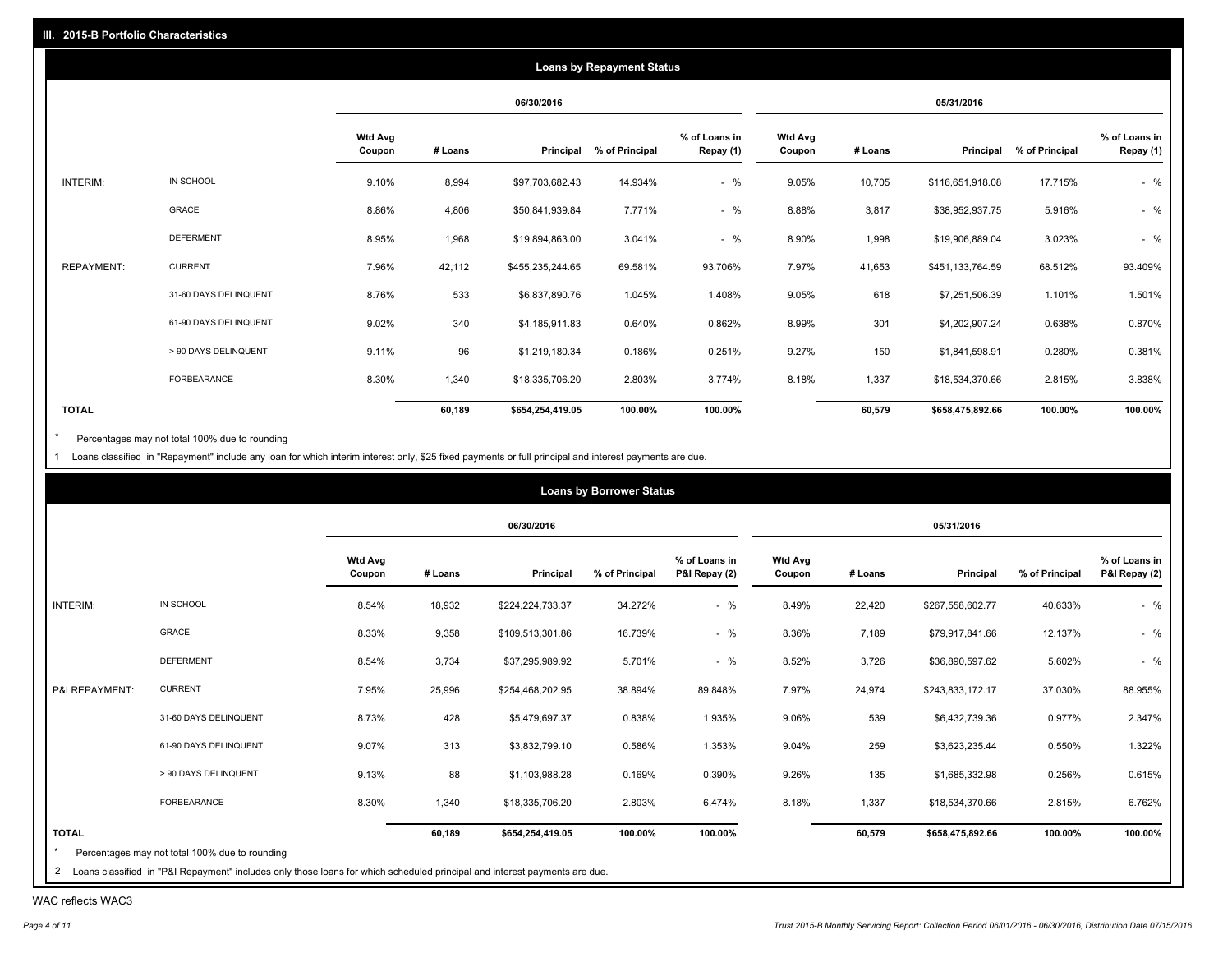|                                                                                                  | 6/30/2016        | 5/31/2016        |
|--------------------------------------------------------------------------------------------------|------------------|------------------|
| Pool Balance                                                                                     | \$699,320,026.89 | \$704,043,200.89 |
| Total # Loans                                                                                    | 60,189           | 60,579           |
| Total # Borrowers                                                                                | 40,555           | 40,792           |
| Weighted Average Coupon                                                                          | 8.35%            | 8.37%            |
| Weighted Average Remaining Term                                                                  | 123.47           | 124.05           |
| Percent of Pool - Cosigned                                                                       | 92.2%            | 92.1%            |
| Percent of Pool - Non Cosigned                                                                   | 7.8%             | 7.9%             |
| Borrower Interest Accrued for Period                                                             | \$4,420,191.50   | \$4,611,287.32   |
| Outstanding Borrower Interest Accrued                                                            | \$47,893,512.81  | \$48,399,087.37  |
| Gross Principal Realized Loss - Periodic                                                         | \$475,284.48     | \$624,010.34     |
| Gross Principal Realized Loss - Cumulative                                                       | \$4,377,952.46   | \$3,902,667.98   |
| Recoveries on Realized Losses - Periodic                                                         | \$14,429.32      | \$23,478.86      |
| Recoveries on Realized Losses - Cumulative                                                       | \$120,872.15     | \$106,442.83     |
| Net Losses - Periodic                                                                            | \$460,855.16     | \$600,531.48     |
| Net Losses - Cumulative                                                                          | \$4,257,080.31   | \$3,796,225.15   |
| Non-Cash Principal Activity - Capitalized Interest                                               | \$2,318,437.47   | \$812,497.40     |
| Since Issued Total Constant Prepayment Rate (CPR) (1)                                            | 5.33%            | 5.28%            |
| <b>Loan Substitutions</b>                                                                        | \$0.00           | \$0.00           |
| <b>Cumulative Loan Substitutions</b>                                                             | \$0.00           | \$0.00           |
| <b>Unpaid Servicing Fees</b>                                                                     | \$0.00           | \$0.00           |
| <b>Unpaid Administration Fees</b>                                                                | \$0.00           | \$0.00           |
| <b>Unpaid Carryover Servicing Fees</b>                                                           | \$0.00           | \$0.00           |
| Note Interest Shortfall                                                                          | \$0.00           | \$0.00           |
| Loans in Modification                                                                            | \$6,092,443.12   | \$4,763,345.04   |
| % of Loans in Modification as a % of Loans in Repayment (P&I)                                    | 2.15%            | 1.74%            |
|                                                                                                  |                  |                  |
| % Annualized Gross Principal Realized Loss - Periodic as a %<br>of Loans in Repayment (P&I) * 12 | 2.01%            | 2.73%            |
|                                                                                                  |                  |                  |
| % Gross Principal Realized Loss - Cumulative as a % of<br>Original Pool Balance                  | 0.59%            | 0.52%            |

(1) Since Issued Total CPR calculations found in monthly servicing reports issued on or prior to September 15, 2015 originally included loans that were removed from the pool by the sponsor because they became ineligible for the pool between the cut-off date and settlement date. On October 5, 2015, Since Issued Total CPR calculations were revised to exclude these loans and all prior monthly servicing reports were restated. For additional information, see 'Since Issued CPR Methodology' found on page 11 of this report.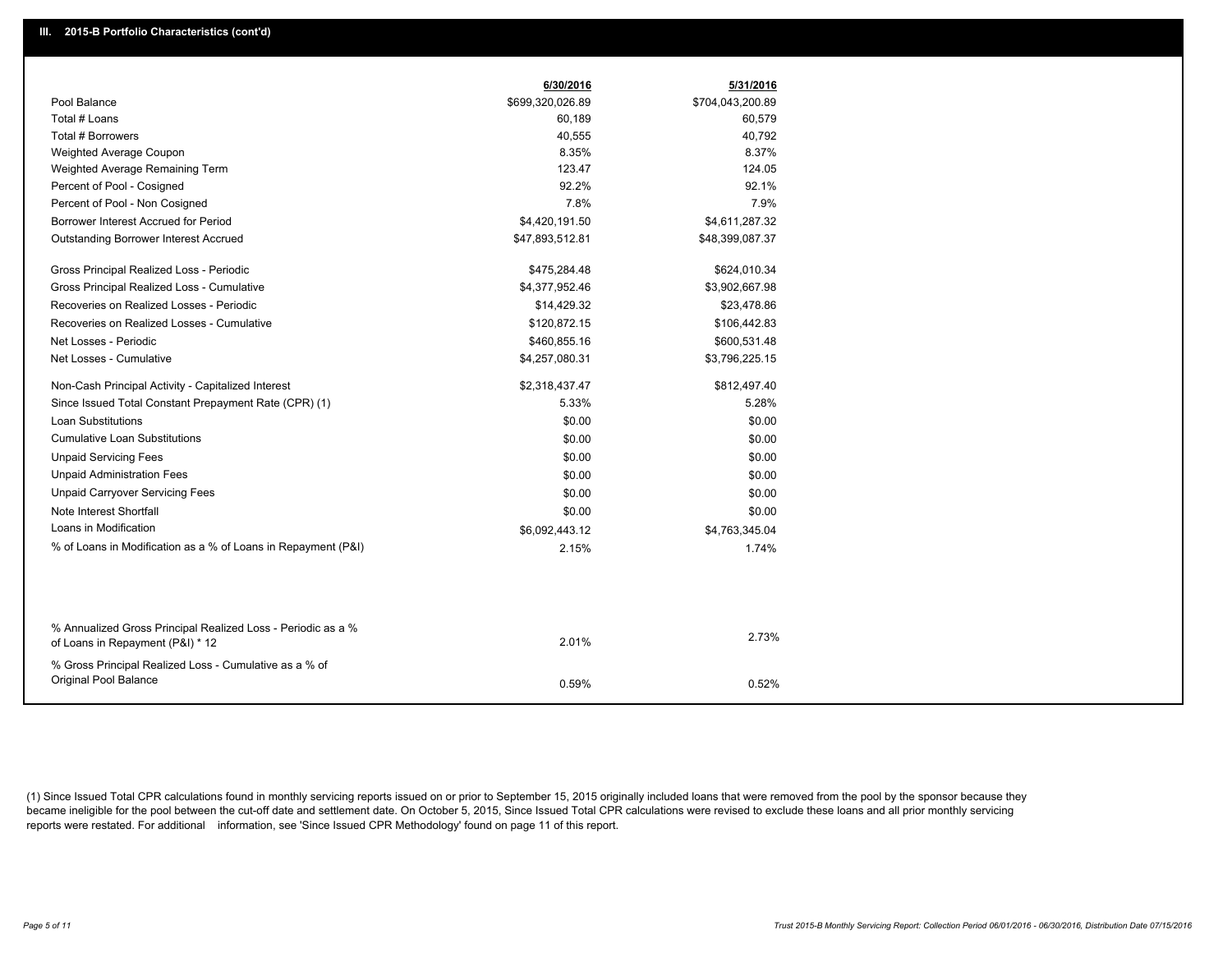#### **Loan Program**  A

|                                    | Weighted<br><b>Average Coupon</b> | # LOANS | <b>\$ AMOUNT</b> | $%$ *     |
|------------------------------------|-----------------------------------|---------|------------------|-----------|
| - Smart Option Interest-Only Loans | 7.06%                             | 13.218  | \$131,149,844.44 | 20.046%   |
| - Smart Option Fixed Pay Loans     | 8.27%                             | 16.736  | \$209,750,991.59 | 32.060%   |
| - Smart Option Deferred Loans      | 8.76%                             | 30.235  | \$313,353,583.02 | 47.895%   |
| - Other Loan Programs              | $0.00\%$                          | 0       | \$0.00           | $0.000\%$ |
| <b>Total</b>                       | 8.29%                             | 60,189  | \$654,254,419.05 | 100.000%  |

\* Percentages may not total 100% due to rounding

B

C

**Index Type**

|                       | Weighted<br><b>Average Coupon</b> | # LOANS | <b>\$ AMOUNT</b> | $%$ *     |
|-----------------------|-----------------------------------|---------|------------------|-----------|
| - Fixed Rate Loans    | 9.43%                             | 10,311  | \$123,841,517.02 | 18.929%   |
| - LIBOR Indexed Loans | 8.01%                             | 49,878  | \$530,412,902.03 | 81.071%   |
| - Other Index Rates   | $0.00\%$                          |         | \$0.00           | $0.000\%$ |
| Total                 | 8.29%                             | 60,189  | \$654,254,419.05 | 100.000%  |

\* Percentages may not total 100% due to rounding

## **Weighted Average Recent FICO**

| # LOANS | <b>\$ AMOUNT</b> | $%$ *     |
|---------|------------------|-----------|
| 3,690   | \$34,561,206.97  | 5.283%    |
| 3,614   | \$36,453,910.28  | 5.572%    |
| 7,219   | \$73,620,806.49  | 11.253%   |
| 14,134  | \$154,151,212.50 | 23.561%   |
| 31,522  | \$355,333,986.50 | 54.311%   |
| 10      | \$133,296.31     | $0.020\%$ |
| 60,189  | \$654,254,419.05 | 100.000%  |
|         |                  |           |

WAC reflects WAC3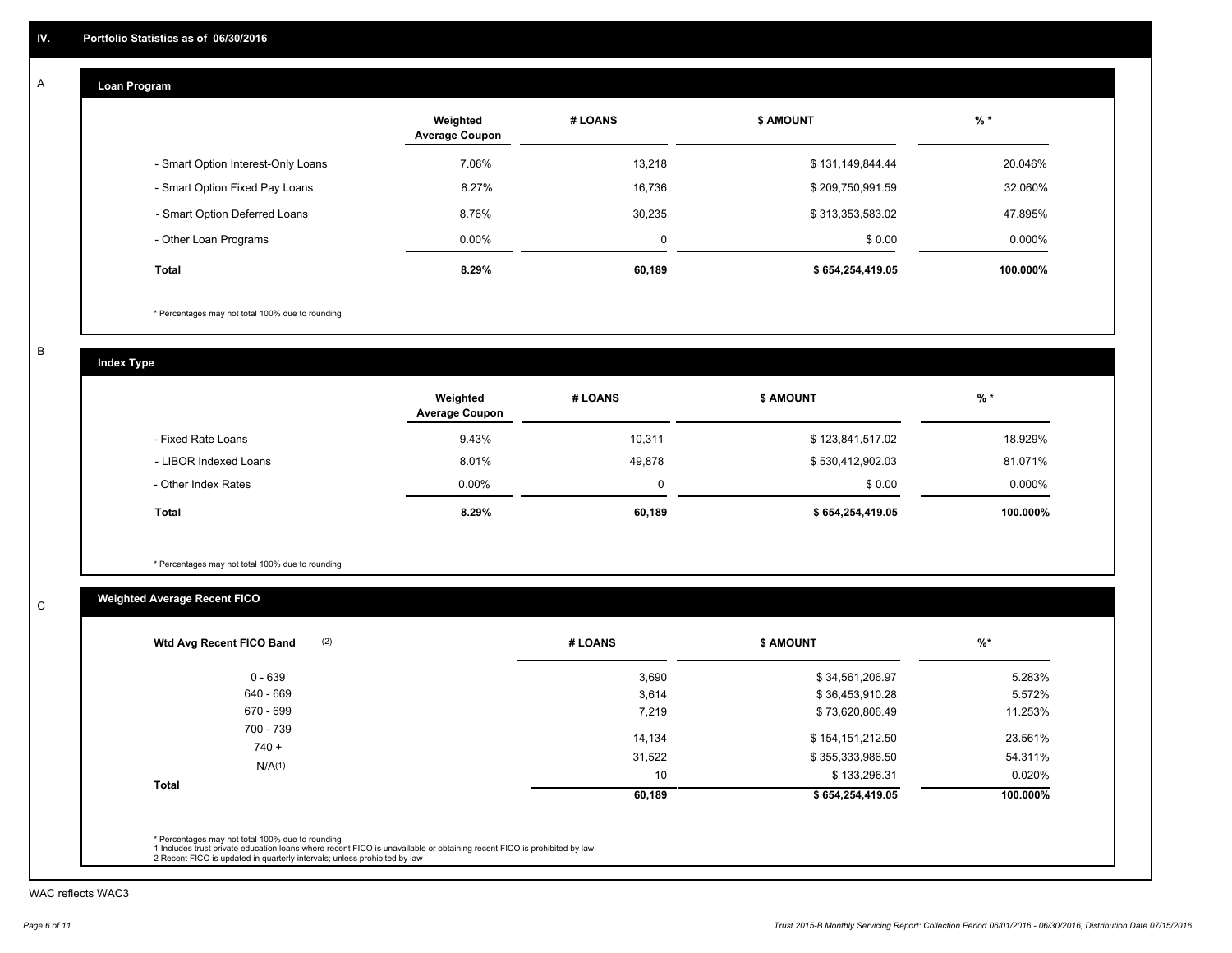| ۷. |     | 2015-B Reserve Account and Principal Distribution Calculations                             |                  |  |
|----|-----|--------------------------------------------------------------------------------------------|------------------|--|
| А. |     | <b>Reserve Account</b>                                                                     |                  |  |
|    |     | Specified Reserve Account Balance                                                          | \$1,896,081.00   |  |
|    |     | Actual Reserve Account Balance                                                             | \$1,896,081.00   |  |
| В. |     | <b>Principal Distribution Amount</b>                                                       |                  |  |
|    | i.  | Class A Notes Outstanding                                                                  | \$507,059,482.61 |  |
|    | ii. | Pool Balance                                                                               | \$699,320,026.89 |  |
|    |     | First Priority Principal Distribution Amount (i - ii)<br>iii.                              | \$0.00           |  |
|    |     |                                                                                            |                  |  |
|    | iv. | Class A and B Notes Outstanding                                                            | \$577,059,482.61 |  |
|    | v.  | First Priority Principal Distribution Amount                                               | \$0.00           |  |
|    |     | Pool Balance<br>vi.                                                                        | \$699,320,026.89 |  |
|    |     | Specified Overcollateralization Amount<br>vii.                                             | \$209,796,008.07 |  |
|    |     | Available Funds (after payment of waterfall items A through H)<br>viii.                    | \$0.00           |  |
|    | ix. | <b>Class C Notes Outstanding</b>                                                           | \$50,000,000.00  |  |
|    | x.  | Regular Principal Distribution Amount (if (iv > 0, (iv - v) - (vi - vii), min(viii, ix))   | \$87,535,463.79  |  |
|    |     |                                                                                            |                  |  |
|    | xi. | Pool Balance                                                                               | \$699,320,026.89 |  |
|    |     | 10% of Initial Pool Balance<br>xii.                                                        | \$74,339,449.62  |  |
|    |     | First Priority Principal Distribution Amount<br>xiii.                                      | \$0.00           |  |
|    |     | <b>Regular Principal Distribution Amount</b><br>xiv.                                       | \$87,535,463.79  |  |
|    |     | Available Funds (after payment of waterfall items A through J)<br>XV.                      | \$0.00           |  |
|    |     | xvi. Additional Principal Distribution Amount (if(ix $\lt$ = x, min(xv, xi - xiii - xiv))) | \$0.00           |  |
|    |     |                                                                                            |                  |  |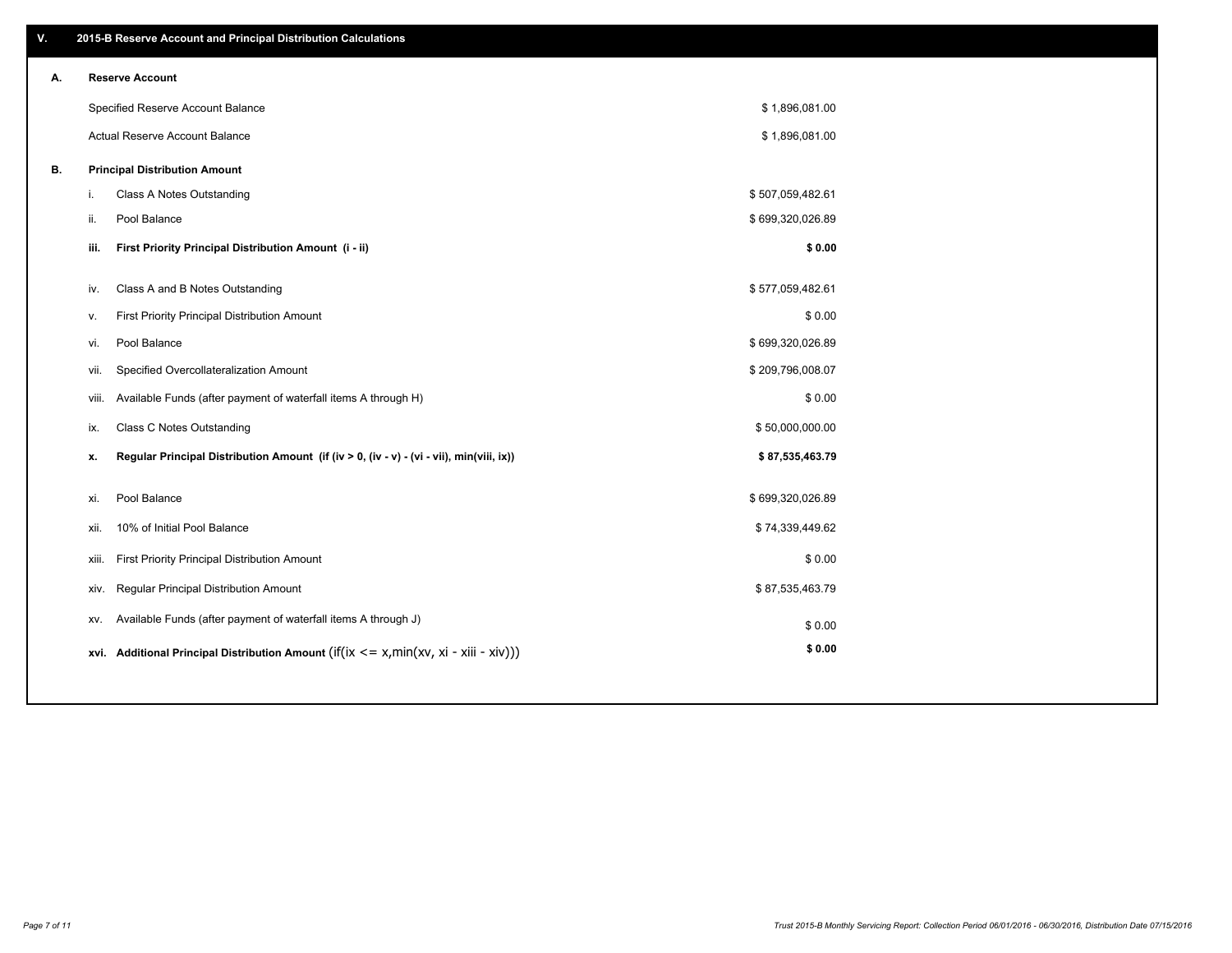|    |                                                                                   | Paid                 | <b>Funds Balance</b>             |
|----|-----------------------------------------------------------------------------------|----------------------|----------------------------------|
|    | <b>Total Available Funds</b>                                                      |                      | \$8,651,047.19                   |
| A  | <b>Trustee Fees</b>                                                               | \$0.00               | \$8,651,047.19                   |
| B  | <b>Servicing Fees</b>                                                             | \$439,396.15         | \$8,211,651.04                   |
| C  | i. Administration Fees<br>ii. Unreimbursed Administrator Advances plus any Unpaid | \$8,333.00<br>\$0.00 | \$8,203,318.04<br>\$8,203,318.04 |
| D  | Class A Noteholders Interest Distribution Amount                                  | \$879,769.74         | \$7,323,548.30                   |
| Е  | <b>First Priority Principal Payment</b>                                           | \$0.00               | \$7,323,548.30                   |
| F  | Class B Noteholders Interest Distribution Amount                                  | \$204,166.67         | \$7,119,381.63                   |
| G  | Class C Noteholders Interest Distribution Amount                                  | \$187,500.00         | \$6,931,881.63                   |
| н  | <b>Reinstatement Reserve Account</b>                                              | \$0.00               | \$6,931,881.63                   |
|    | <b>Regular Principal Distribution</b>                                             | \$6,931,881.63       | \$0.00                           |
| J  | <b>Carryover Servicing Fees</b>                                                   | \$0.00               | \$0.00                           |
| Κ  | Additional Principal Distribution Amount                                          | \$0.00               | \$0.00                           |
| L. | Unpaid Expenses of Trustee                                                        | \$0.00               | \$0.00                           |
| М  | Unpaid Expenses of Administrator                                                  | \$0.00               | \$0.00                           |
| N  | Remaining Funds to the Residual Certificateholders                                | \$0.00               | \$0.00                           |

#### **Waterfall Conditions**

| А. |      | <b>Class C Noteholders' Interest Distribution Condition</b>                                                                                                                                     |                  |  |
|----|------|-------------------------------------------------------------------------------------------------------------------------------------------------------------------------------------------------|------------------|--|
|    |      | Pool Balance                                                                                                                                                                                    | \$699,320,026.89 |  |
|    | H.   | Class A and B Notes Outstanding                                                                                                                                                                 | \$577,059,482.61 |  |
|    | iii. | Class C Noteholders' Interest Distribution Ratio (i / ii)                                                                                                                                       | 121.19%          |  |
|    | iv.  | Minimum Ratio                                                                                                                                                                                   | 110.00%          |  |
|    | V.   | Is the Class C Noteholders' Interest Distribution Condition Satisfied (iii > iv)                                                                                                                |                  |  |
|    |      |                                                                                                                                                                                                 |                  |  |
|    |      | * If the Class C Noteholders' Interest Distribution Condition is satisfied then the amount of interest accrued at the Class C Rate for the Accrual Period is Released on the distribution Date. |                  |  |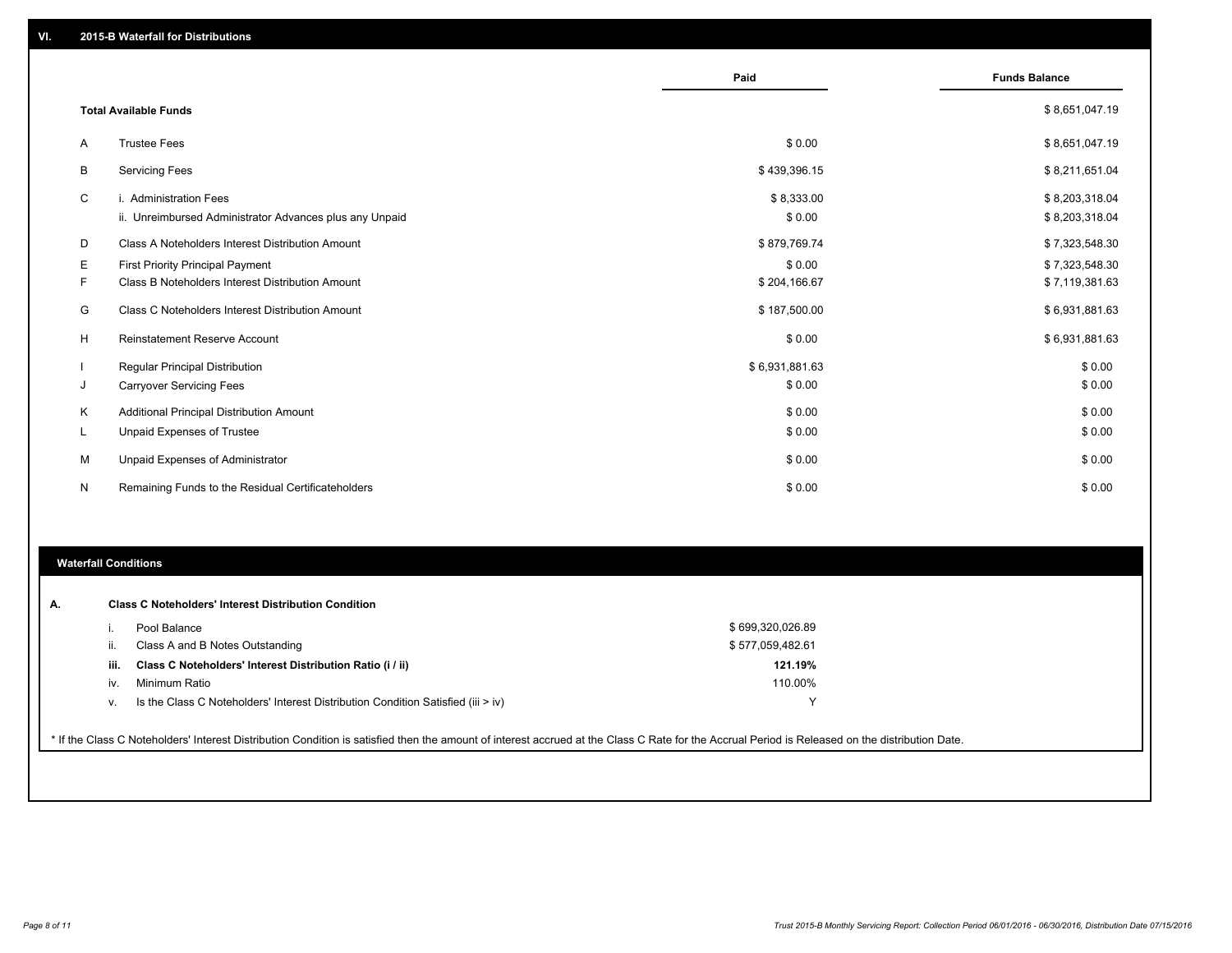| <b>Distribution Amounts</b>                                |                         |                         |                         |
|------------------------------------------------------------|-------------------------|-------------------------|-------------------------|
|                                                            | A1                      | A <sub>2</sub> A        | A <sub>2</sub> B        |
| Cusip/Isin                                                 | 78448QAA6               | 78448QAB4               | 78448QAC2               |
| <b>Beginning Balance</b>                                   | \$150,059,482.61        | \$192,000,000.00        | \$90,000,000.00         |
| Index                                                      | <b>LIBOR</b>            | <b>FIXED</b>            | <b>LIBOR</b>            |
| Spread/Fixed Rate                                          | 0.70%                   | 2.98%                   | 1.20%                   |
| Record Date (Days Prior to Distribution)                   | 1 NEW YORK BUSINESS DAY | 1 NEW YORK BUSINESS DAY | 1 NEW YORK BUSINESS DAY |
| Accrual Period Begin                                       | 6/15/2016               | 6/15/2016               | 6/15/2016               |
| <b>Accrual Period End</b>                                  | 7/15/2016               | 7/15/2016               | 7/15/2016               |
| Daycount Fraction                                          | 0.08333333              | 0.08333333              | 0.08333333              |
| Interest Rate*                                             | 1.14205%                | 2.98000%                | 1.64205%                |
| <b>Accrued Interest Factor</b>                             | 0.000951708             | 0.002483333             | 0.001368375             |
| <b>Current Interest Due</b>                                | \$142,812.86            | \$476,800.00            | \$123,153.75            |
| Interest Shortfall from Prior Period Plus Accrued Interest | $\mathsf{\$}$ -         | $\mathsf{\$}$ -         | $\mathsf{\$}$ -         |
| <b>Total Interest Due</b>                                  | \$142,812.86            | \$476,800.00            | \$123,153.75            |
| <b>Interest Paid</b>                                       | \$142,812.86            | \$476,800.00            | \$123,153.75            |
| <b>Interest Shortfall</b>                                  | $S -$                   | $S -$                   | $\mathsf{\$}$ -         |
| <b>Principal Paid</b>                                      | \$6,931,881.63          | $\mathsf{\$}$ -         | $\mathsf{\$}$ -         |
| <b>Ending Principal Balance</b>                            | \$143,127,600.98        | \$192,000,000.00        | \$90,000,000.00         |
| Paydown Factor                                             | 0.029248446             | 0.000000000             | 0.000000000             |
| <b>Ending Balance Factor</b>                               | 0.603913928             | 1.000000000             | 1.000000000             |

\* Pay rates for Current Distribution. For the interest rates applicable to the next distribution date, please see https://www.salliemae.com/about/investors/data/SMBabrate.txt.

**VII. 2015-B Distributions**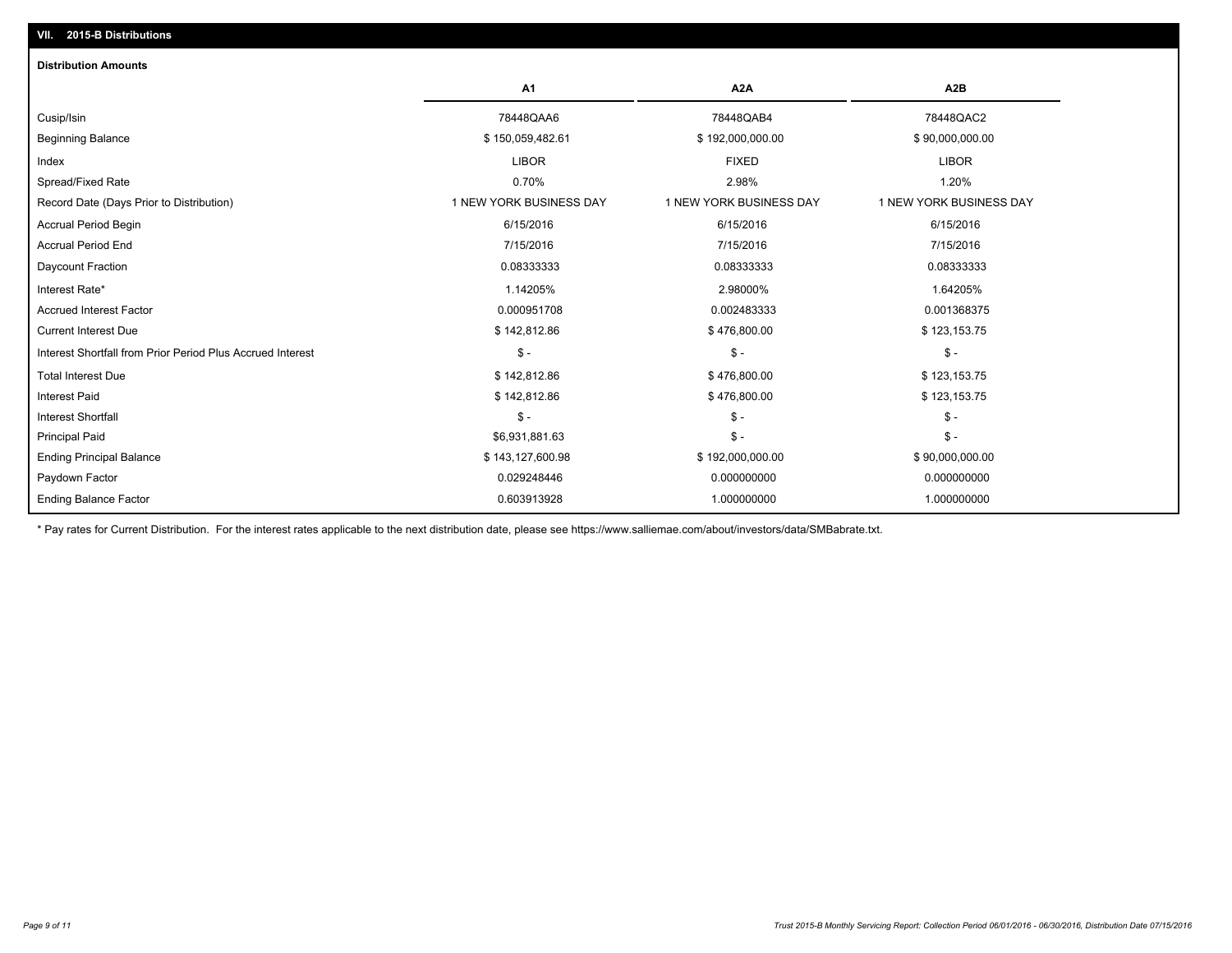| A <sub>3</sub><br>в<br>С<br>78448QAD0<br>78448QAE8<br>78448QAF5<br>\$75,000,000.00<br>\$70,000,000.00<br>\$50,000,000.00<br><b>LIBOR</b><br><b>FIXED</b><br><b>FIXED</b><br>3.50%<br>1.75%<br>4.50%<br>1 NEW YORK BUSINESS DAY<br>1 NEW YORK BUSINESS DAY<br>1 NEW YORK BUSINESS DAY<br>6/15/2016<br>6/15/2016<br>6/15/2016<br>7/15/2016<br>7/15/2016<br>7/15/2016<br>0.08333333<br>0.08333333<br>0.08333333<br>2.19205%<br>3.50000%<br>4.50000%<br>0.001826708<br>0.003750000<br>0.002916667<br>\$137,003.13<br>\$204,166.67<br>\$187,500.00<br>$S -$<br>$\mathsf{\$}$ -<br>$\mathsf{\$}$ -<br>\$137,003.13<br>\$204,166.67<br>\$187,500.00<br>\$137,003.13<br>\$204,166.67<br>\$187,500.00<br>$\mathsf{\$}$ -<br>$\mathsf{\$}$ -<br>$\mathsf{\$}$ -<br>$\mathsf{\$}$ -<br>$\mathsf{\$}$ -<br>$S -$<br>\$75,000,000.00<br>\$70,000,000.00<br>\$50,000,000.00<br>0.000000000<br>0.000000000<br>0.000000000<br>1.000000000<br>1.000000000<br>1.000000000 | <b>Distribution Amounts</b>                                |  |  |
|---------------------------------------------------------------------------------------------------------------------------------------------------------------------------------------------------------------------------------------------------------------------------------------------------------------------------------------------------------------------------------------------------------------------------------------------------------------------------------------------------------------------------------------------------------------------------------------------------------------------------------------------------------------------------------------------------------------------------------------------------------------------------------------------------------------------------------------------------------------------------------------------------------------------------------------------------------|------------------------------------------------------------|--|--|
|                                                                                                                                                                                                                                                                                                                                                                                                                                                                                                                                                                                                                                                                                                                                                                                                                                                                                                                                                         |                                                            |  |  |
|                                                                                                                                                                                                                                                                                                                                                                                                                                                                                                                                                                                                                                                                                                                                                                                                                                                                                                                                                         | Cusip/Isin                                                 |  |  |
|                                                                                                                                                                                                                                                                                                                                                                                                                                                                                                                                                                                                                                                                                                                                                                                                                                                                                                                                                         | <b>Beginning Balance</b>                                   |  |  |
|                                                                                                                                                                                                                                                                                                                                                                                                                                                                                                                                                                                                                                                                                                                                                                                                                                                                                                                                                         | Index                                                      |  |  |
|                                                                                                                                                                                                                                                                                                                                                                                                                                                                                                                                                                                                                                                                                                                                                                                                                                                                                                                                                         | Spread/Fixed Rate                                          |  |  |
|                                                                                                                                                                                                                                                                                                                                                                                                                                                                                                                                                                                                                                                                                                                                                                                                                                                                                                                                                         | Record Date (Days Prior to Distribution)                   |  |  |
|                                                                                                                                                                                                                                                                                                                                                                                                                                                                                                                                                                                                                                                                                                                                                                                                                                                                                                                                                         | <b>Accrual Period Begin</b>                                |  |  |
|                                                                                                                                                                                                                                                                                                                                                                                                                                                                                                                                                                                                                                                                                                                                                                                                                                                                                                                                                         | <b>Accrual Period End</b>                                  |  |  |
|                                                                                                                                                                                                                                                                                                                                                                                                                                                                                                                                                                                                                                                                                                                                                                                                                                                                                                                                                         | Daycount Fraction                                          |  |  |
|                                                                                                                                                                                                                                                                                                                                                                                                                                                                                                                                                                                                                                                                                                                                                                                                                                                                                                                                                         | Interest Rate*                                             |  |  |
|                                                                                                                                                                                                                                                                                                                                                                                                                                                                                                                                                                                                                                                                                                                                                                                                                                                                                                                                                         | <b>Accrued Interest Factor</b>                             |  |  |
|                                                                                                                                                                                                                                                                                                                                                                                                                                                                                                                                                                                                                                                                                                                                                                                                                                                                                                                                                         | <b>Current Interest Due</b>                                |  |  |
|                                                                                                                                                                                                                                                                                                                                                                                                                                                                                                                                                                                                                                                                                                                                                                                                                                                                                                                                                         | Interest Shortfall from Prior Period Plus Accrued Interest |  |  |
|                                                                                                                                                                                                                                                                                                                                                                                                                                                                                                                                                                                                                                                                                                                                                                                                                                                                                                                                                         | <b>Total Interest Due</b>                                  |  |  |
|                                                                                                                                                                                                                                                                                                                                                                                                                                                                                                                                                                                                                                                                                                                                                                                                                                                                                                                                                         | Interest Paid                                              |  |  |
|                                                                                                                                                                                                                                                                                                                                                                                                                                                                                                                                                                                                                                                                                                                                                                                                                                                                                                                                                         | <b>Interest Shortfall</b>                                  |  |  |
|                                                                                                                                                                                                                                                                                                                                                                                                                                                                                                                                                                                                                                                                                                                                                                                                                                                                                                                                                         | <b>Principal Paid</b>                                      |  |  |
|                                                                                                                                                                                                                                                                                                                                                                                                                                                                                                                                                                                                                                                                                                                                                                                                                                                                                                                                                         | <b>Ending Principal Balance</b>                            |  |  |
|                                                                                                                                                                                                                                                                                                                                                                                                                                                                                                                                                                                                                                                                                                                                                                                                                                                                                                                                                         | Paydown Factor                                             |  |  |
|                                                                                                                                                                                                                                                                                                                                                                                                                                                                                                                                                                                                                                                                                                                                                                                                                                                                                                                                                         | <b>Ending Balance Factor</b>                               |  |  |

\* Pay rates for Current Distribution. For the interest rates applicable to the next distribution date, please see https://www.salliemae.com/about/investors/data/SMBabrate.txt.

**VII. 2015-B Distributions**